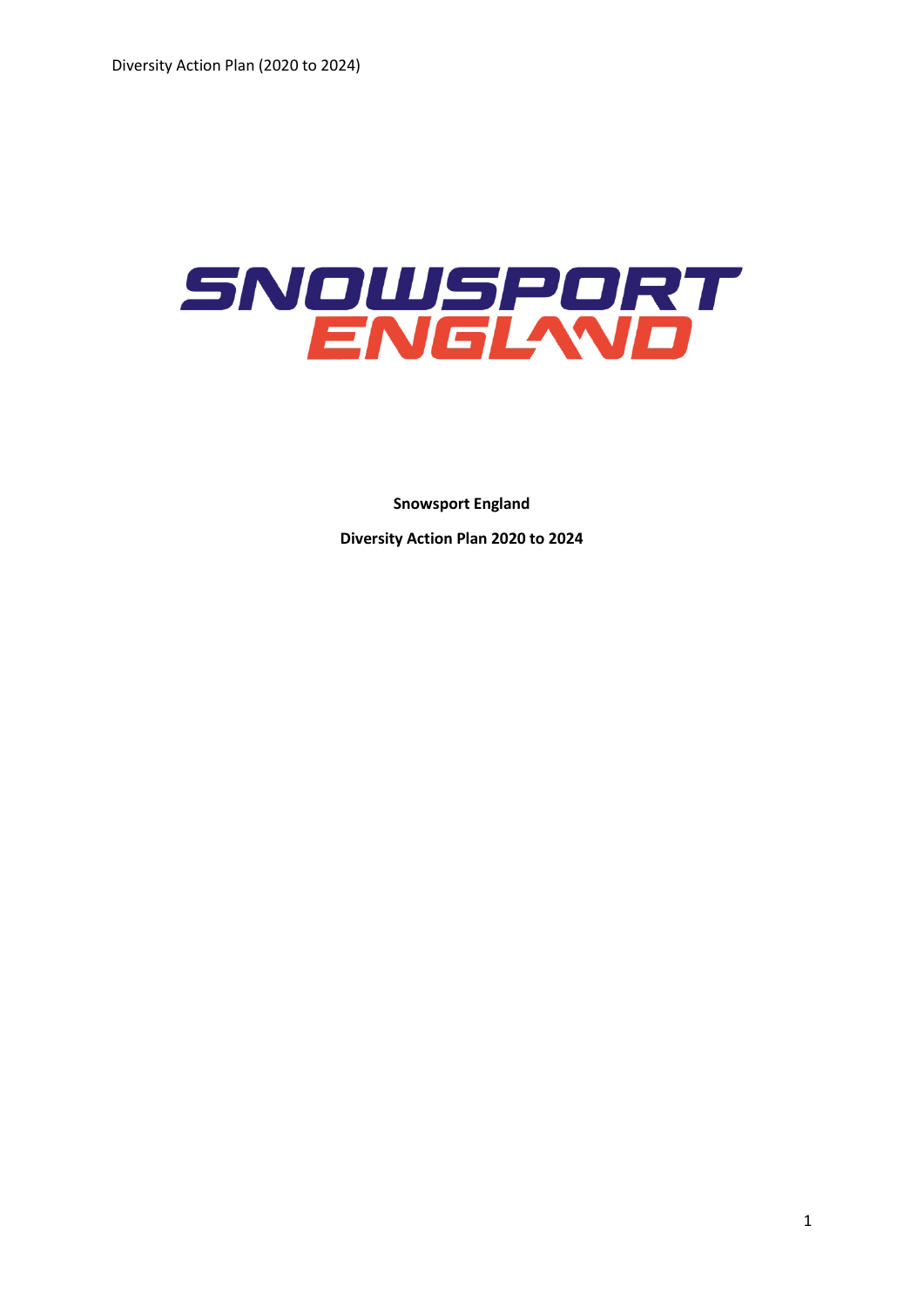## **About Us**

Snowsport England is the National Governing Body for Snowsport in England, and we are committed to inspiring participation in Snowsport at every level.

The English Ski Council emerged in 1979 as the National Governing Body for England and English skiers. In 2002 The English Ski Council changed its name to Snowsport England to embrace Snowboarding.

Recognised and directly grant aided by Sport England, Snowsport England was given responsibility for fostering and promoting the interests of English skiers and snowboarder and all aspects of their sport in England and overseas.

## **Our Vision**

Inspiring participation in Snowsport at every level.

### **Our Mission**

Snowsport England strives to increase the awareness of and growth in participation of Snowsport in England at every level. We will do this through increasing traffic to our Go Ski Go Board website by 5% per annum and by targeting Schools to increase the number participating in Snowsports.

Our Membership, Clubs and Volunteers are crucial in supporting our network and sustaining growth in our sport as well as identifying and developing talent. We will continue to nurture and engage with our Members and Volunteers through specific programmes of activity designed to increase satisfaction levels.

## **Our Values**

### *PASSION IN PEOPLE*

Our members, including all volunteers, are at the leading edge of all our activities and decision making. We strive to improve their snowsport experiences.

### *COMMUNITY CHAMPIONS*

We promote the spirit, culture and family values of our sport by supporting our local and national communities.

### *TRAILBLAZING IDEAS*

Forever on the lookout for new initiatives, piloting, national ideas, listening to the industry and pushing the boundaries of what we can and will achieve for the good of the sport.

### *GENUINE VOICE*

We carry out our work with honesty, speaking up on important matters and tackling challenges with the same vigour as when we are out enjoying the slopes.

### *RESPONSIBLE LEADERSHIP*

Our underpinning value is providing trusted leadership based upon good governance and promoting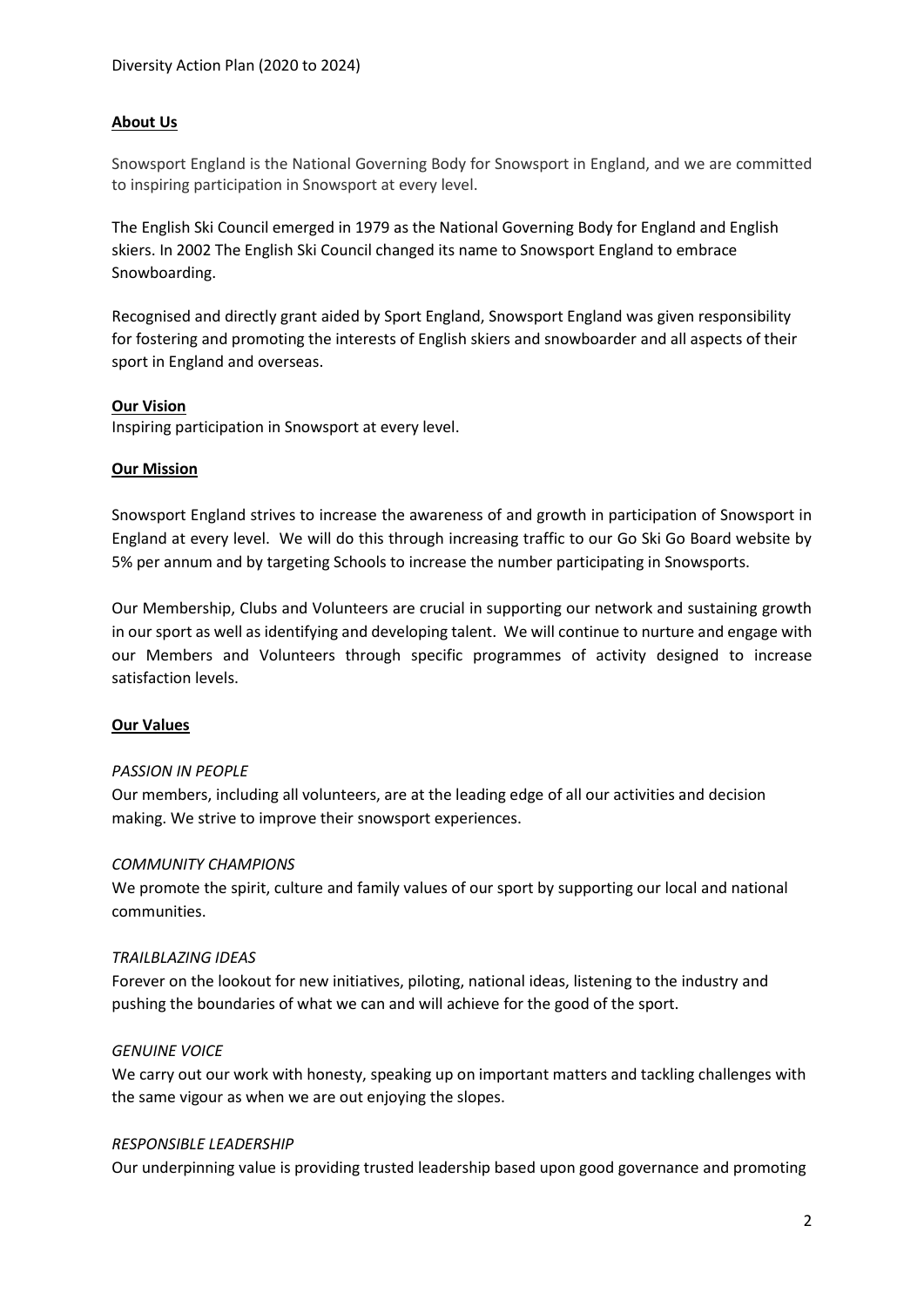safe and challenging experiences across all Snowsport disciplines. Inspiring participation in Snowsport at every level.

# **Why is Diversity and Inclusion important to us?**

There is clear evidence that diversity and inclusion lead to greater innovation, more opportunities for all, better access to talent, and better performance. It is about creating equal opportunities for everyone.

# **Our Challenges**

To overcome the perception that Snowsport is a white middle class sport.

# **Our Definition of Diversity and Inclusion**

A balance of representation. It means understanding that each individual is unique, and recognising our individual differences. These differences can include, but are not exclusive to, dimensions of race, ethnicity, gender, sexual orientation, socio-economic status, age, physical ability, religious beliefs, political beliefs, or other ideologies.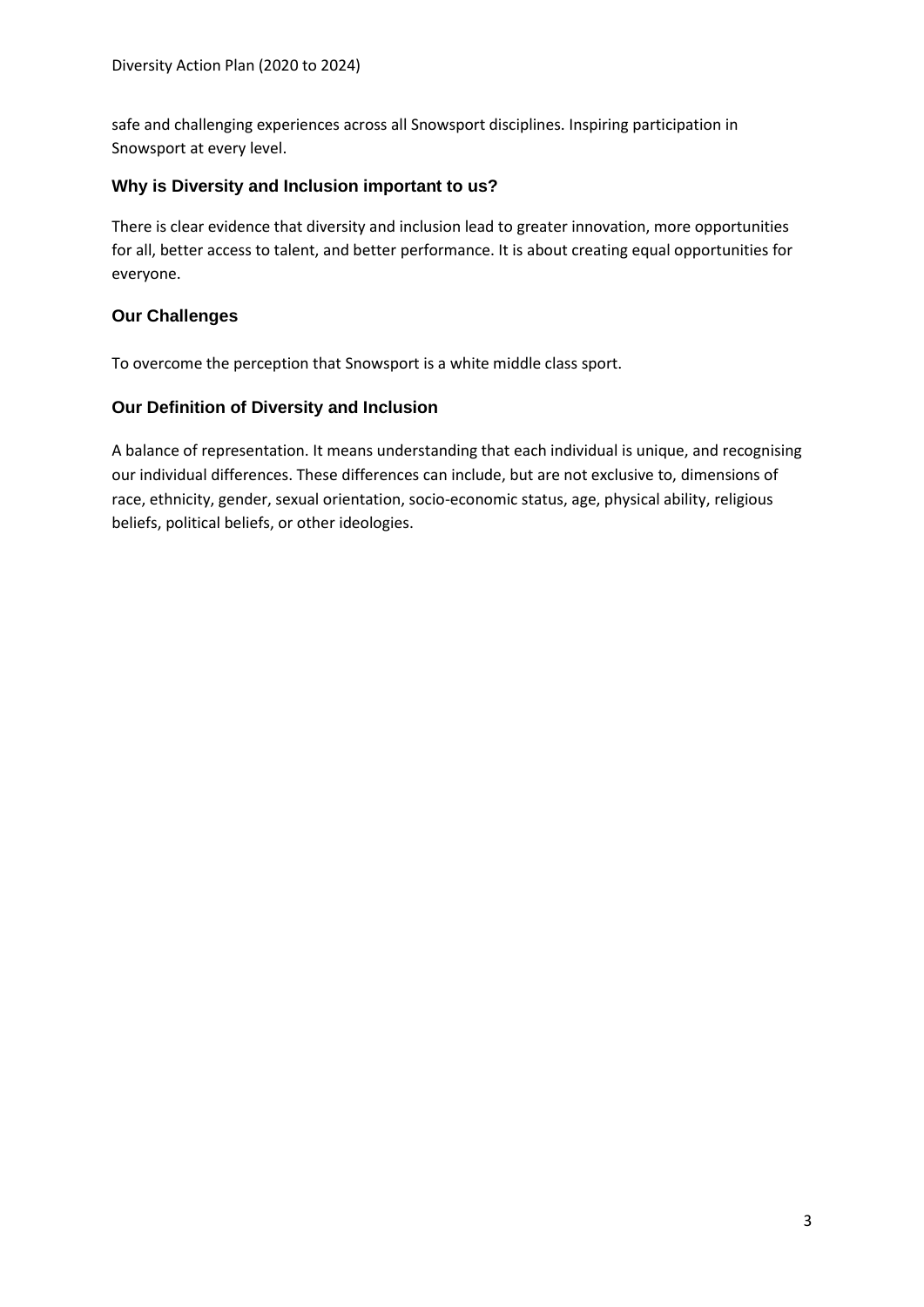| <b>Recruitment</b>                                                                                                                                      | <b>Code for Sports Governance</b>                                                                                                                                                                                                                                                                                                                                                                                                                         |                                                                                                                                                                                                                     |                                                                                                                                                                                                                                                               |                                                                                                                                                                                                       |                                                                                                                                                                                           |                                                                                                                                                                                                                                                      |                |                                                                                                                                                                                                                            |  |  |
|---------------------------------------------------------------------------------------------------------------------------------------------------------|-----------------------------------------------------------------------------------------------------------------------------------------------------------------------------------------------------------------------------------------------------------------------------------------------------------------------------------------------------------------------------------------------------------------------------------------------------------|---------------------------------------------------------------------------------------------------------------------------------------------------------------------------------------------------------------------|---------------------------------------------------------------------------------------------------------------------------------------------------------------------------------------------------------------------------------------------------------------|-------------------------------------------------------------------------------------------------------------------------------------------------------------------------------------------------------|-------------------------------------------------------------------------------------------------------------------------------------------------------------------------------------------|------------------------------------------------------------------------------------------------------------------------------------------------------------------------------------------------------------------------------------------------------|----------------|----------------------------------------------------------------------------------------------------------------------------------------------------------------------------------------------------------------------------|--|--|
| How the organisation will attract an increasingly diverse range of                                                                                      |                                                                                                                                                                                                                                                                                                                                                                                                                                                           |                                                                                                                                                                                                                     |                                                                                                                                                                                                                                                               |                                                                                                                                                                                                       |                                                                                                                                                                                           |                                                                                                                                                                                                                                                      |                |                                                                                                                                                                                                                            |  |  |
| candidates                                                                                                                                              |                                                                                                                                                                                                                                                                                                                                                                                                                                                           | appropriate<br>encourage, a<br>of each gena<br>Adopt a<br>gender<br>target of, and take<br>$\hbox{\large \it \Omega}$<br>actions<br>minimum of 30%<br>$\overline{a}$<br>5÷<br>$\vec{\circ}$<br>board<br>$\subseteq$ | generally<br>parity<br>progressing towards gender<br>Demonstrate a strong and<br>public commitment to<br>qnd<br>ou<br>greater diversity<br>if:<br>board                                                                                                       | greater diversity<br>Demonstrate a strong and<br>public commitment to<br>progressing towards achieving<br>generally(including but not<br>-GB&T and socio-economic)<br>limited<br>to BAME, disability, | and/or maintain (as<br>actions to be taken to support<br>appropriate) the diversity<br>proportionate<br>targets set out in Rea 2.1<br>Each organisation shall identify<br>and appropriate | organisation prepared<br>The board shall ensure<br>all aspects of diversity with its<br>Board) about<br>publish on its<br>making)<br>information (approved<br>eadership and decision<br>website<br>its work to foster<br>that the<br>and<br>I by the |                | Board) including an annual<br>The board shall ensure the<br>organisation prepared and<br>actions identified in Rea 2.2<br>update on progress against<br>information (approved by the<br>publishes on<br>its website<br>and |  |  |
| <b>Objective:</b> Embed good diversity and inclusion practice into our<br>recruitment activities and decision making processes                          |                                                                                                                                                                                                                                                                                                                                                                                                                                                           | ✓                                                                                                                                                                                                                   |                                                                                                                                                                                                                                                               |                                                                                                                                                                                                       | ✓                                                                                                                                                                                         |                                                                                                                                                                                                                                                      |                |                                                                                                                                                                                                                            |  |  |
| <b>Priorities</b>                                                                                                                                       | <b>Actions</b>                                                                                                                                                                                                                                                                                                                                                                                                                                            | <b>Person(s) Responsible</b>                                                                                                                                                                                        |                                                                                                                                                                                                                                                               |                                                                                                                                                                                                       |                                                                                                                                                                                           |                                                                                                                                                                                                                                                      |                | <b>Completion Date</b>                                                                                                                                                                                                     |  |  |
| <b>Short Term:</b>                                                                                                                                      |                                                                                                                                                                                                                                                                                                                                                                                                                                                           |                                                                                                                                                                                                                     |                                                                                                                                                                                                                                                               | 1. The Board currently is 27% female representation with 1 vacancy.                                                                                                                                   | Board nomination panel                                                                                                                                                                    |                                                                                                                                                                                                                                                      | September 2021 |                                                                                                                                                                                                                            |  |  |
| 1. Increase female representation on the Board<br>2. Improve wider diversity of Board to incorporate wide spread of<br>defined characteristics.         | Make sure adverts help to attract female applicants<br>2. SE recognises that its Board needs to widen the spectrum of other<br><b>Diversity Action Group</b><br>September 2021<br>characteristics of its diversity. Put in place a diversity action group<br>with a diverse membership to help inform & develop the DAP                                                                                                                                   |                                                                                                                                                                                                                     |                                                                                                                                                                                                                                                               |                                                                                                                                                                                                       |                                                                                                                                                                                           |                                                                                                                                                                                                                                                      |                |                                                                                                                                                                                                                            |  |  |
| <b>Medium Term:</b><br>Implement measures to improve diversity of Board for future<br>recruitment                                                       | Diversity Action Group.<br>On next Board recruitment<br>1. Following on from short term actions to implement an innovative<br>recruitment programme aimed particularly at under-represented<br>groups to encourage an increase in applications in the appointment of<br>new Board Members.<br>2. Improve the visibility of the organisations commitment to Diversity<br>by developing the Diversity page on the website and imagery across<br>the website |                                                                                                                                                                                                                     |                                                                                                                                                                                                                                                               |                                                                                                                                                                                                       |                                                                                                                                                                                           |                                                                                                                                                                                                                                                      |                |                                                                                                                                                                                                                            |  |  |
| Long Term:<br>Maintaining and, where appropriate, improving the diversity of the<br>Board and extending this to the paid staff of SE and its committees |                                                                                                                                                                                                                                                                                                                                                                                                                                                           | statement to the membership.                                                                                                                                                                                        | 1. Ongoing monitoring of the diversity of the Board, staff and<br>committee and include information within the annual governance<br>2. Continue to use website and other published material to promote<br>SE's ongoing commitment to, and work on, diversity. | CEO                                                                                                                                                                                                   | On-going                                                                                                                                                                                  |                                                                                                                                                                                                                                                      |                |                                                                                                                                                                                                                            |  |  |
| Monitoring the feelings of our staff and volunteers to understand<br>how they feel about the organisation and if they feel respected                    |                                                                                                                                                                                                                                                                                                                                                                                                                                                           | they are listen to and respected                                                                                                                                                                                    | 3. survey to understand how people feel about the organisation and if                                                                                                                                                                                         | Marketing & Insight lead                                                                                                                                                                              |                                                                                                                                                                                           | Feb 2022                                                                                                                                                                                                                                             |                |                                                                                                                                                                                                                            |  |  |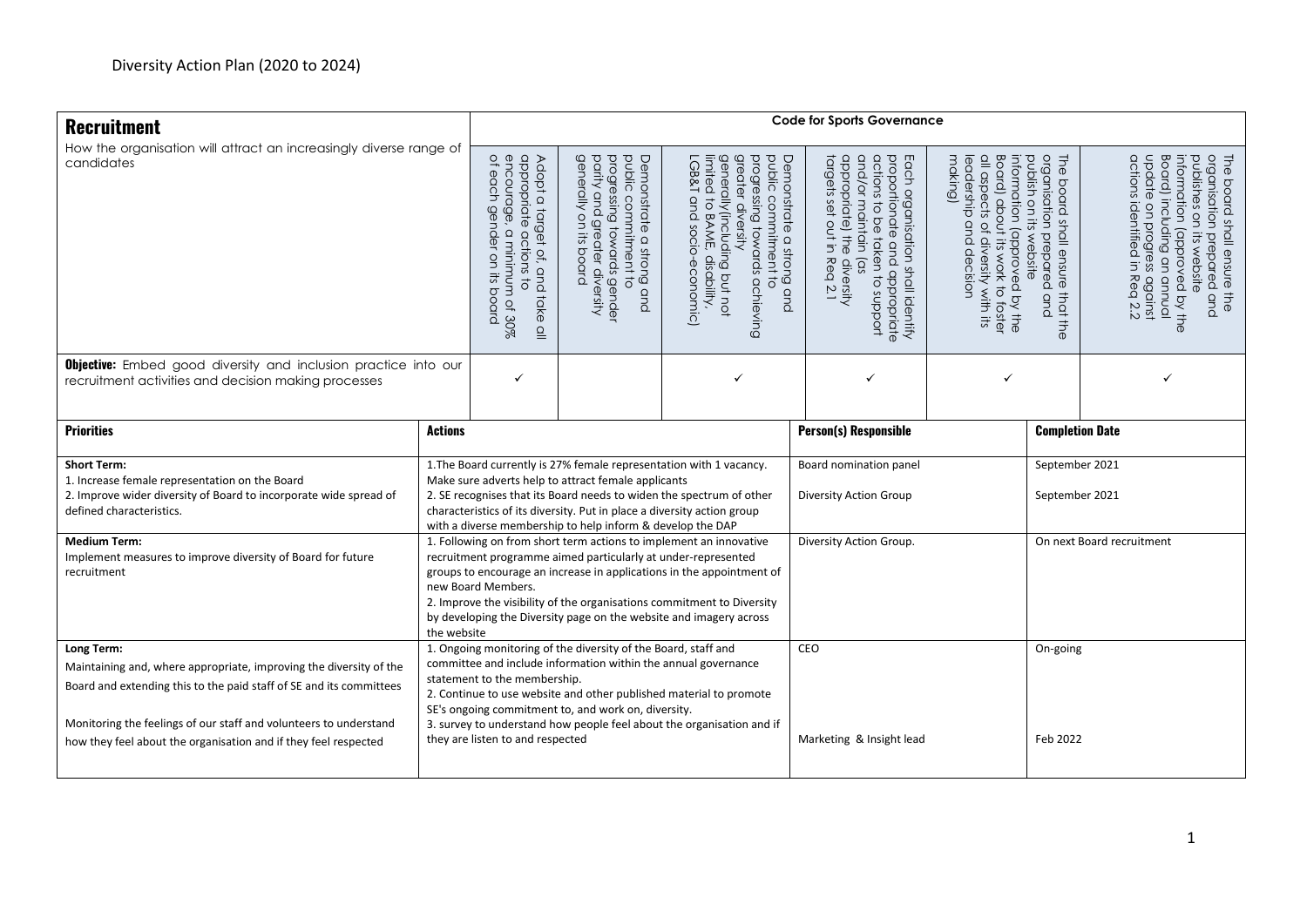| Engagement                                                                                                                                                                   |                | <b>Code for Sports Governance</b>                                                                                                                                                                                                                                                                                                                      |                                                                                                                                               |                                                                                                                                                                                                                                         |  |                                                                                                                                                                                                                              |                                                                                                                                                                                                                                                      |                          |                                                                                                                                                                                                                                                                                                                                       |  |  |
|------------------------------------------------------------------------------------------------------------------------------------------------------------------------------|----------------|--------------------------------------------------------------------------------------------------------------------------------------------------------------------------------------------------------------------------------------------------------------------------------------------------------------------------------------------------------|-----------------------------------------------------------------------------------------------------------------------------------------------|-----------------------------------------------------------------------------------------------------------------------------------------------------------------------------------------------------------------------------------------|--|------------------------------------------------------------------------------------------------------------------------------------------------------------------------------------------------------------------------------|------------------------------------------------------------------------------------------------------------------------------------------------------------------------------------------------------------------------------------------------------|--------------------------|---------------------------------------------------------------------------------------------------------------------------------------------------------------------------------------------------------------------------------------------------------------------------------------------------------------------------------------|--|--|
| Ensuring that your organisation's commitment to diversity is communicated<br>through internal practices and externally                                                       |                | 30%<br>encoura<br>all appropriate<br>Adopt a target<br>$\overline{a}$<br>ှစ်<br>၁<br>gch<br>$\pmb{\omega}$<br>æ<br>minimum<br>of, and take<br>actions<br><u>ዊ</u><br>$\mathsf{S}$<br>$\overline{\mathbf{c}}$<br>$\vec{a}$<br>$\mathbf{a}$                                                                                                              | generally on<br>progressing towards gender<br>public commitment to<br>Demonstrate<br>parity and<br>greater diversity<br>a strong and<br>pueoq | generally(including but not<br>achieving<br><b>LGB&amp;T</b><br>public commitment to<br>Demonstrate<br>limited<br>rogressing towards<br>pue<br>to BAME,<br>greater diversity<br><b>SOCIO</b><br>a strong and<br>disability,<br>economic |  | identify proportionate and<br>in Req<br>taken<br>appropriate<br>Each organisation shall<br>maintain<br>divers<br>ಠ<br><b>2.1</b><br>anboort and/or<br>se)<br>₹<br>actions to be<br>appropriate)<br>target<br>S,<br>set<br>gu | and decision making)<br>diversity with its leadership<br>the Board) about its work to<br>and publish on its website<br>₽<br>foster all aspects of<br>The<br>information<br>organisation<br>poard<br>shall ensure<br>(approved by<br>prepared<br>that |                          | Req<br>against a<br>pdn jenuue<br>E<br>G<br>The<br>nformation<br><b>rganisation</b><br>blishes<br>Board)<br>board shall ensure the<br>anisation prepared and<br>2.2<br>iction<br>$\mathsf{S}$<br>$\overline{5}$<br>late<br>panoudde)<br>ËS.<br>luding<br>e on progress<br>sidentified in<br>website<br>$\mathbf{B}$<br>$\overline{z}$ |  |  |
| Objective:                                                                                                                                                                   |                |                                                                                                                                                                                                                                                                                                                                                        | ✓                                                                                                                                             | ✓                                                                                                                                                                                                                                       |  |                                                                                                                                                                                                                              |                                                                                                                                                                                                                                                      |                          |                                                                                                                                                                                                                                                                                                                                       |  |  |
| <b>Priorities</b>                                                                                                                                                            | <b>Actions</b> |                                                                                                                                                                                                                                                                                                                                                        |                                                                                                                                               |                                                                                                                                                                                                                                         |  | Person(s) Responsible                                                                                                                                                                                                        |                                                                                                                                                                                                                                                      |                          | <b>Completion Date</b>                                                                                                                                                                                                                                                                                                                |  |  |
| <b>Short Term:</b><br>Embed diversity within the culture of the organisation.                                                                                                | agendas        | 1. Diversity to be a standing item on Board, Staff and committee<br>Meeting agendas. DAP reviewed annually and progress made<br>2. Work with regions and club to encourage then to have it on their<br>3. Work with GBS and other HN's to look at how the culture is changed<br>at all levels within the sport and put in place UK wide advisory group |                                                                                                                                               |                                                                                                                                                                                                                                         |  | Chair & CEO<br>CEO                                                                                                                                                                                                           |                                                                                                                                                                                                                                                      | April 2021<br>April 2021 |                                                                                                                                                                                                                                                                                                                                       |  |  |
| <b>Medium Term:</b><br>Better understand the current diversity, with the sport and<br>membership<br>Promote the DAP to our stakeholders and get them engaged with<br>actions | accessible     | 1. Work with HN's to complete research into the barriers to entry<br>across the UK and key changes we can make to make the sport more<br>2. Put in place communication with facilities, regions, clubs, club<br>members regarding the DAP and how they can                                                                                             |                                                                                                                                               |                                                                                                                                                                                                                                         |  | CEO<br>Insight & Marketing lead                                                                                                                                                                                              |                                                                                                                                                                                                                                                      |                          | May 2021<br><b>July 2021</b>                                                                                                                                                                                                                                                                                                          |  |  |
| Long Term:<br>To encourage active participation in the sport regardless of age,<br>gender, sexuality, ethnicity, disability, marital status, religion and<br>belief.         |                | 1. Using knowledge gained in research carried out in partnership with<br>HN's and GBS to identify and remove barriers to wider participation.<br>2. To always challenge ourselves by asking the question - "Will what I<br>am doing promote skiing & Snowboarding being as a sport for all,<br>regardless of individual characteristics?"              |                                                                                                                                               |                                                                                                                                                                                                                                         |  | Diversity Action group / Board champion<br>Ongoing.                                                                                                                                                                          |                                                                                                                                                                                                                                                      |                          |                                                                                                                                                                                                                                                                                                                                       |  |  |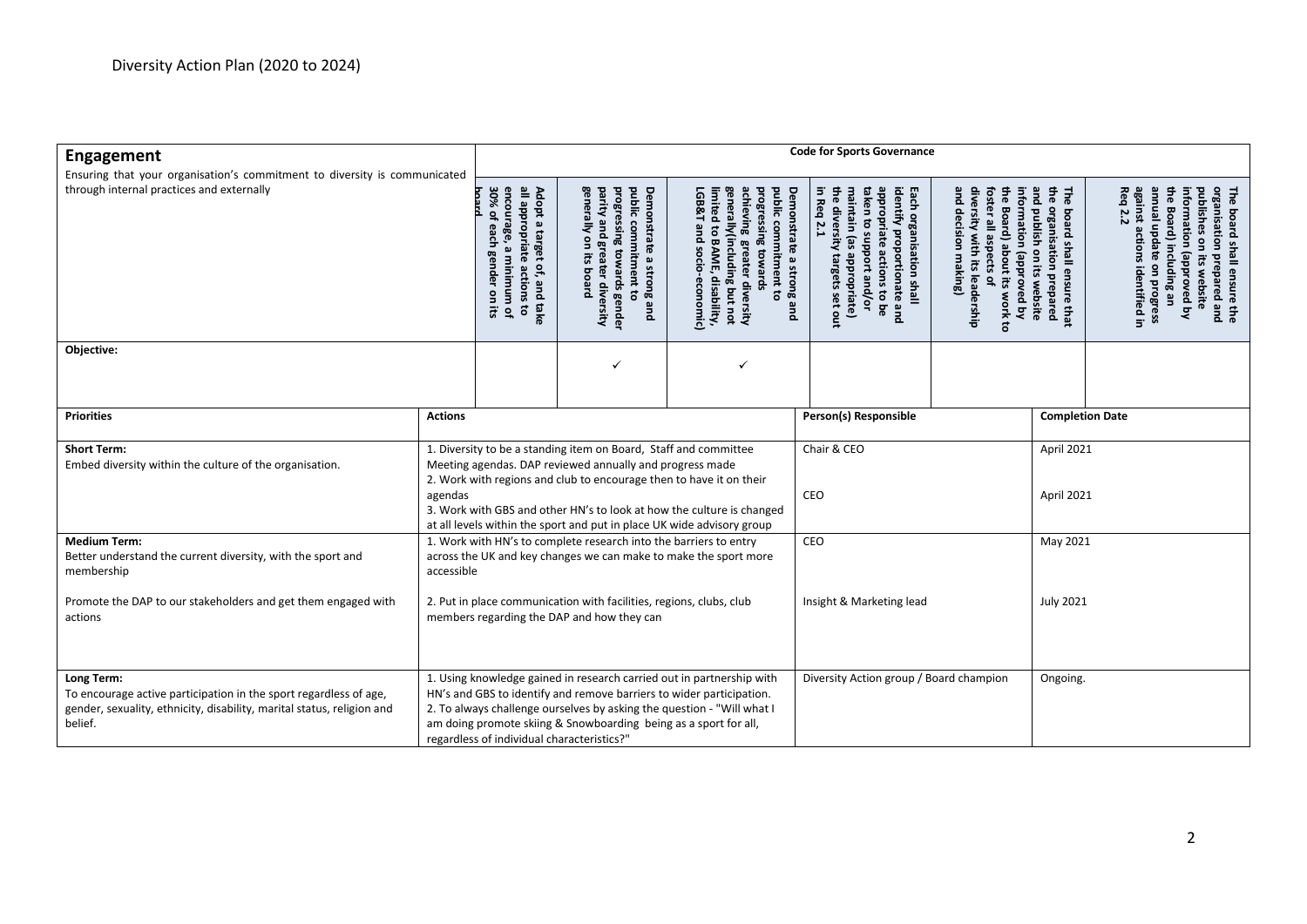| <b>Progressing talent from Within</b>                                                                                   | <b>Code for Sports Governance</b> |                                                                                                                                                                                |                                                                                                                                             |                                                                                                                                                                                                                   |                                                                                                                                                                                                                                                |                                                                                                                                                                                                                                         |  |                                                                                                                                                                                                                              |  |  |
|-------------------------------------------------------------------------------------------------------------------------|-----------------------------------|--------------------------------------------------------------------------------------------------------------------------------------------------------------------------------|---------------------------------------------------------------------------------------------------------------------------------------------|-------------------------------------------------------------------------------------------------------------------------------------------------------------------------------------------------------------------|------------------------------------------------------------------------------------------------------------------------------------------------------------------------------------------------------------------------------------------------|-----------------------------------------------------------------------------------------------------------------------------------------------------------------------------------------------------------------------------------------|--|------------------------------------------------------------------------------------------------------------------------------------------------------------------------------------------------------------------------------|--|--|
| A focus on developing a strong internal pipeline of diverse talent to populate decision<br>making and other structures. |                                   | appropriate<br>of each<br>encoura<br>Adopt a<br>Ben<br>ee,<br>target<br>āer<br>മ<br>actions<br>minimum of 30%<br>of, and take all<br>э<br><b>ES</b><br>$\overline{5}$<br>pueoq | generally on its<br>parity and greater diversity<br>progressing towards gender<br>public commitment to<br>Demonstrate a strong and<br>board | greater diversity<br>public<br>progressing<br>LGB&T<br>imited to BAME,<br>enerally(including but not<br>commitment<br>$\boldsymbol{\omega}$<br>to BAME, disability,<br>and socio-economic)<br>towards achiev<br>흛 | Req<br>diversity targets<br>taken to support and/or<br>appropriate<br>identify<br>Demonstrate a strong and<br>maintain (as<br>Each organisation shall<br><b>2.1</b><br>proportionate and<br>actions<br>appropriate) the<br>set out in<br>to be | the organisation<br>Board) about its work to<br>decision making)<br>foster all aspects of diversity<br>publish on its website<br>information (approved by the<br>The board shall ensure that<br>with its leadership and<br>prepared and |  | actions identified in Req 2.2<br>update on progress against<br>Board) including an<br>The board shall ensure the<br>organisation prepared and<br>information (approved by the<br>publishes on<br>its website<br><b>enuue</b> |  |  |
| Objective:                                                                                                              |                                   |                                                                                                                                                                                | ✓                                                                                                                                           |                                                                                                                                                                                                                   |                                                                                                                                                                                                                                                |                                                                                                                                                                                                                                         |  |                                                                                                                                                                                                                              |  |  |
| <b>Priorities</b>                                                                                                       | <b>Actions</b>                    |                                                                                                                                                                                |                                                                                                                                             |                                                                                                                                                                                                                   | Person(s) Responsible                                                                                                                                                                                                                          |                                                                                                                                                                                                                                         |  | <b>Completion Date</b>                                                                                                                                                                                                       |  |  |
| <b>Short Term:</b>                                                                                                      | 1.                                |                                                                                                                                                                                |                                                                                                                                             | Open recruitment to committee roles and being proactive about                                                                                                                                                     | <b>CEO</b>                                                                                                                                                                                                                                     | Jan 2021                                                                                                                                                                                                                                |  |                                                                                                                                                                                                                              |  |  |
| Develop an open and transparent culture to committees and                                                               |                                   |                                                                                                                                                                                | our advertising of roles to encourage people from diverse                                                                                   |                                                                                                                                                                                                                   | CEO                                                                                                                                                                                                                                            | <b>March 2021</b>                                                                                                                                                                                                                       |  |                                                                                                                                                                                                                              |  |  |
| recruitment                                                                                                             |                                   | backgrounds                                                                                                                                                                    |                                                                                                                                             |                                                                                                                                                                                                                   |                                                                                                                                                                                                                                                |                                                                                                                                                                                                                                         |  |                                                                                                                                                                                                                              |  |  |
|                                                                                                                         | 2.                                | Audit of regional and SE committees                                                                                                                                            |                                                                                                                                             |                                                                                                                                                                                                                   |                                                                                                                                                                                                                                                |                                                                                                                                                                                                                                         |  |                                                                                                                                                                                                                              |  |  |
| <b>Medium Term:</b>                                                                                                     | 1.                                |                                                                                                                                                                                |                                                                                                                                             | Look to embed EDI into organisation process and train Board, staff,                                                                                                                                               | CEO / Operations team                                                                                                                                                                                                                          | September 2021                                                                                                                                                                                                                          |  |                                                                                                                                                                                                                              |  |  |
| Provide training to all staff and key volunteers on EDI                                                                 |                                   |                                                                                                                                                                                | committees up to be more aware and confident                                                                                                |                                                                                                                                                                                                                   |                                                                                                                                                                                                                                                |                                                                                                                                                                                                                                         |  |                                                                                                                                                                                                                              |  |  |
| Provide support and guidance to our committees, regions and clubs.                                                      | 2.                                |                                                                                                                                                                                | Review wording and imagery across the website and in adverts to<br>make sure they are encouraging a diverse range of applicant.             | Diversity Action Group                                                                                                                                                                                            | October 2021                                                                                                                                                                                                                                   |                                                                                                                                                                                                                                         |  |                                                                                                                                                                                                                              |  |  |
|                                                                                                                         | 3.                                |                                                                                                                                                                                |                                                                                                                                             | Development of guidance and support materials for committees,                                                                                                                                                     | Diversity Action Group                                                                                                                                                                                                                         |                                                                                                                                                                                                                                         |  |                                                                                                                                                                                                                              |  |  |
|                                                                                                                         |                                   | regions and clubs                                                                                                                                                              |                                                                                                                                             |                                                                                                                                                                                                                   |                                                                                                                                                                                                                                                |                                                                                                                                                                                                                                         |  |                                                                                                                                                                                                                              |  |  |
| Long Term:                                                                                                              | 1.                                |                                                                                                                                                                                |                                                                                                                                             | Development of an athlete's tracker which gives a comprehensive                                                                                                                                                   | <b>Talent Lead</b>                                                                                                                                                                                                                             | December 2021                                                                                                                                                                                                                           |  |                                                                                                                                                                                                                              |  |  |
| Talent progressing from clubs through regions to SE                                                                     |                                   |                                                                                                                                                                                | view of athletes moving through the talent pathway                                                                                          |                                                                                                                                                                                                                   |                                                                                                                                                                                                                                                |                                                                                                                                                                                                                                         |  |                                                                                                                                                                                                                              |  |  |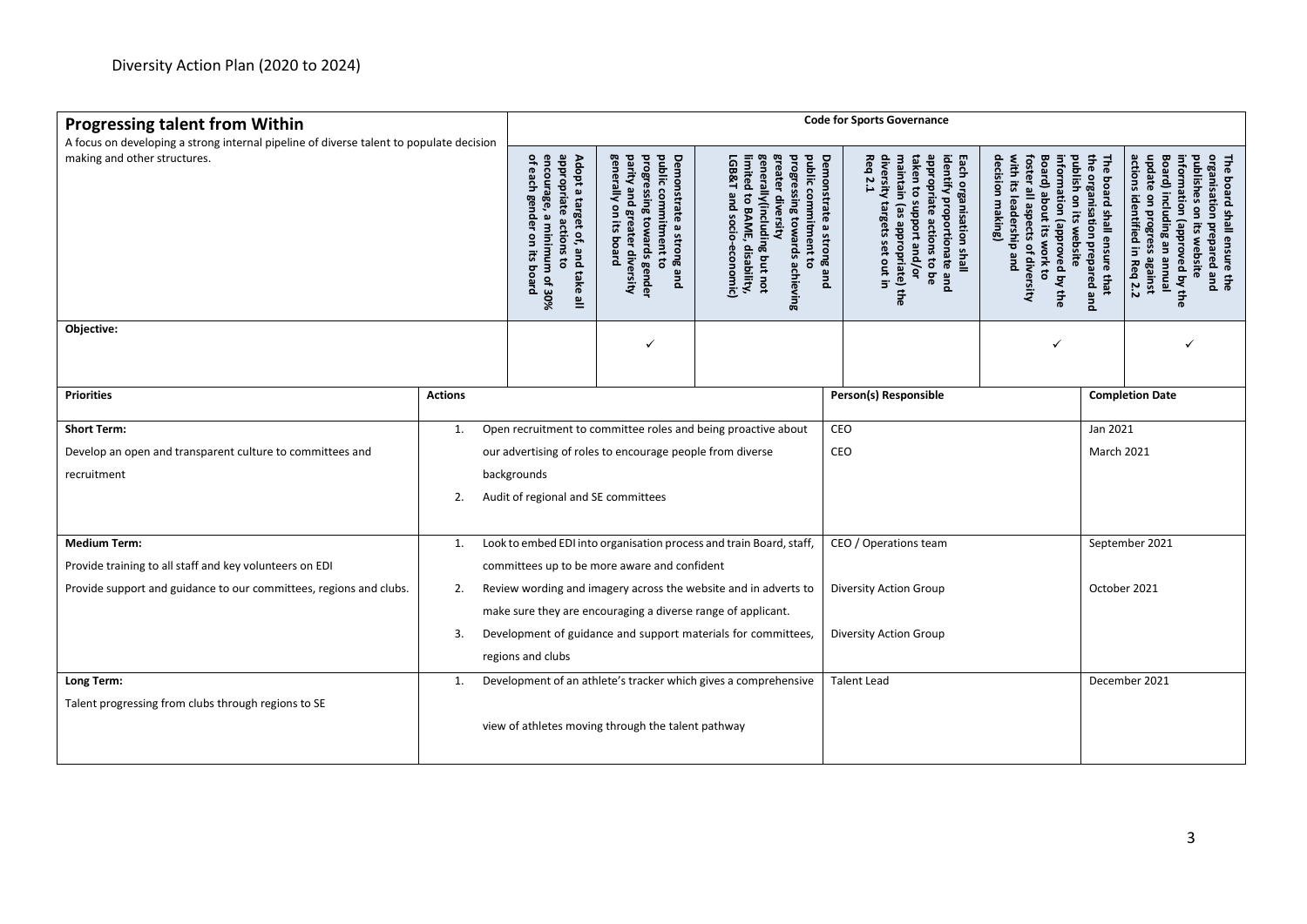### **Review and timescales for the DAP**

- The board will report to the membership within the annual report on the progress of the DAP
- The Snowsport England board will review the DAP once a year and assess progress
- The Diversity Action Group (once formed) will meet a minimum of each quarter to update current action and to agree new actions.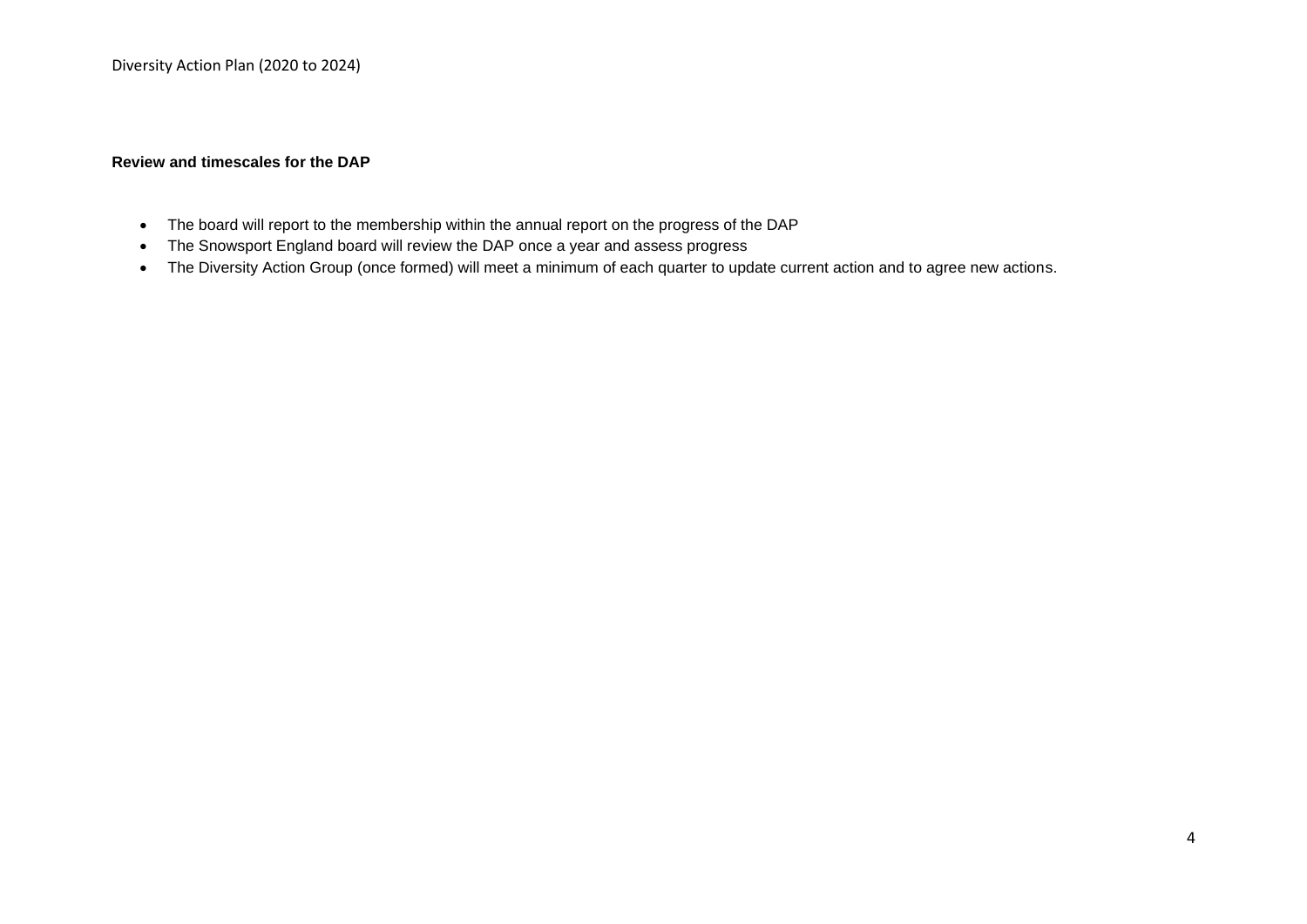### **HOW DOES THIS FEED INTO OUR BROADER GOVERNANCE PLAN?**

The broader governance plan recognises that we have to put great focus into people. It is crucial that the organisation shall recruit and engage people with appropriate diversity, independence, skills, experience and knowledge to take effective decisions that further the organisation's goals.

This is important because diverse, skilled and experienced decision- making NGBs which contain independent voice and engage in constructive, open debate and enable good decision making.

The Diversity Action Plan and subsequently the Diversity Action Group that will drive the plan forward will ensure that when we are considering recruitment at any level, the importance of engaging with a diverse group of people.

Similarly, it is part of the broader governance plan that we demonstrate a strong and public commitment to progressing towards achieving gender parity and greater diversity generally on our Board; our Diversity Action Plan sets out how and why we will go about doing so.

### **WHO ARE THE KEY PEOPLE RESPONSIBLE FOR THE DELIVERY OF THIS PLAN?**

As outlined in the wider plan, each section identifies which key people are responsible.

To summarise, the Board carries the ultimate responsibility, driving forward documents such as this one and ensuring that we are adhering to the broader Governance Plan.

To support the Board, Snowsport England will be creating a Diversity Action Group. This group will invite people with wide experience and knowledge to help Snowsport England to hold itself accountable. The group will ensure that our aims and expectations are worked towards and ultimately met.

SE core staff and the wider team (including volunteers and committees) will be expected to champion the Diversity Action Plan in their areas of work. It is a collective responsibility to understand requirements and ensure that diversity is considered throughout all decision making.

### **HOW WILL WE MEASURE OVERALL SUCCESS?**

Each section of the DAP identifies which key people are responsible and summary is included within this document.

The SE Board carries the ultimate responsibility for driving forward the DAP and ensuring that in doing so we are adhering to the broader Governance Plan.